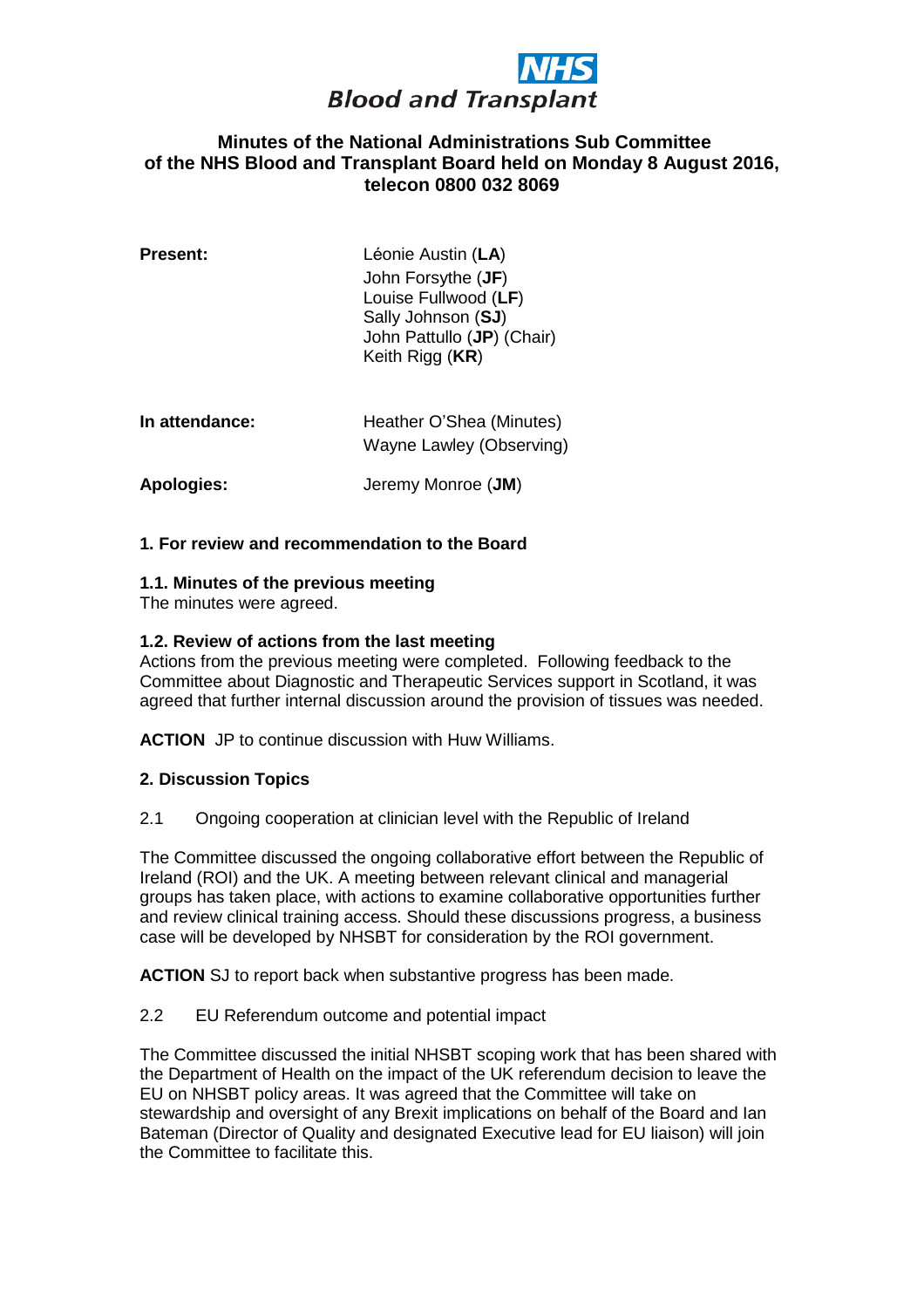The Committee's Terms of Reference will need to be updated to include this additional responsibility.

**ACTION** LA to share future meeting details with Ian Bateman. LA to submit revised ToR to the Committee.

### **3. Activity Reports**

Each Non-Executive national lead introduced the activity report for their Administration.

# **3.1 Northern Ireland**

Following the appointment of Michelle O'Neill MLA as Minister for Health on 25 May 2016, a welcome letter and invitation to meet with Ian Trenholm and relevant members of the Committee had been sent from JP. [Post-meeting note: Meeting now scheduled for 8 December 2016.]

The Committee also discussed correspondence from Northern Ireland's Chief Medical Officer to NHSBT regarding the formation of the Northern Ireland Clinical Advisory Group and the Department of Health's Organ Donation Policy Statement.

The Group's objectives are expected to include effective public engagement and SJ will ensure NHSBT's work in this area is shared as appropriate.

# **3.2 Scotland**

Following the appointment of Aileen Campbell MSP as Minister for Public Health and Sport on 18 May 2016, a welcome letter and invitation to meet with Ian Trenholm and relevant members of the Committee had been sent from JP. [Post-meeting note: Meeting now scheduled for 1 November 2016.]

The Committee discussed the Scottish Government's recent campaign activity and their plans to develop a consultation on ways of increasing organ and tissue donation, including a soft opt out system. It is expected that the consultation will be launched this autumn.

# **3.3 Wales**

Following the appointment of Vaughan Gething AM as Cabinet Secretary for Health, Well-being and Sport on 19 May 2016, JP and JM met with Mr Gething in Cardiff on 21 July 2016. JP explained that the introductory meeting included discussion of recent organ donation activity in Wales.

The Committee noted Vaughan Gething's Oral Statement, made in the National Assembly in June 2016, regarding the deemed consent system. SJ confirmed that the NHSBT statistics team will produce a substantive review of Welsh organ donation activity – with analysis of a five year period of data following the legislative change.

# **4. Organ Donation and Transplantation**

4.1 Update from the ODT Sustainable Funding Group

SJ reported that a positive agreement had been reached by all four Health Departments to roll out the DCD heart programme to Manchester. This was an